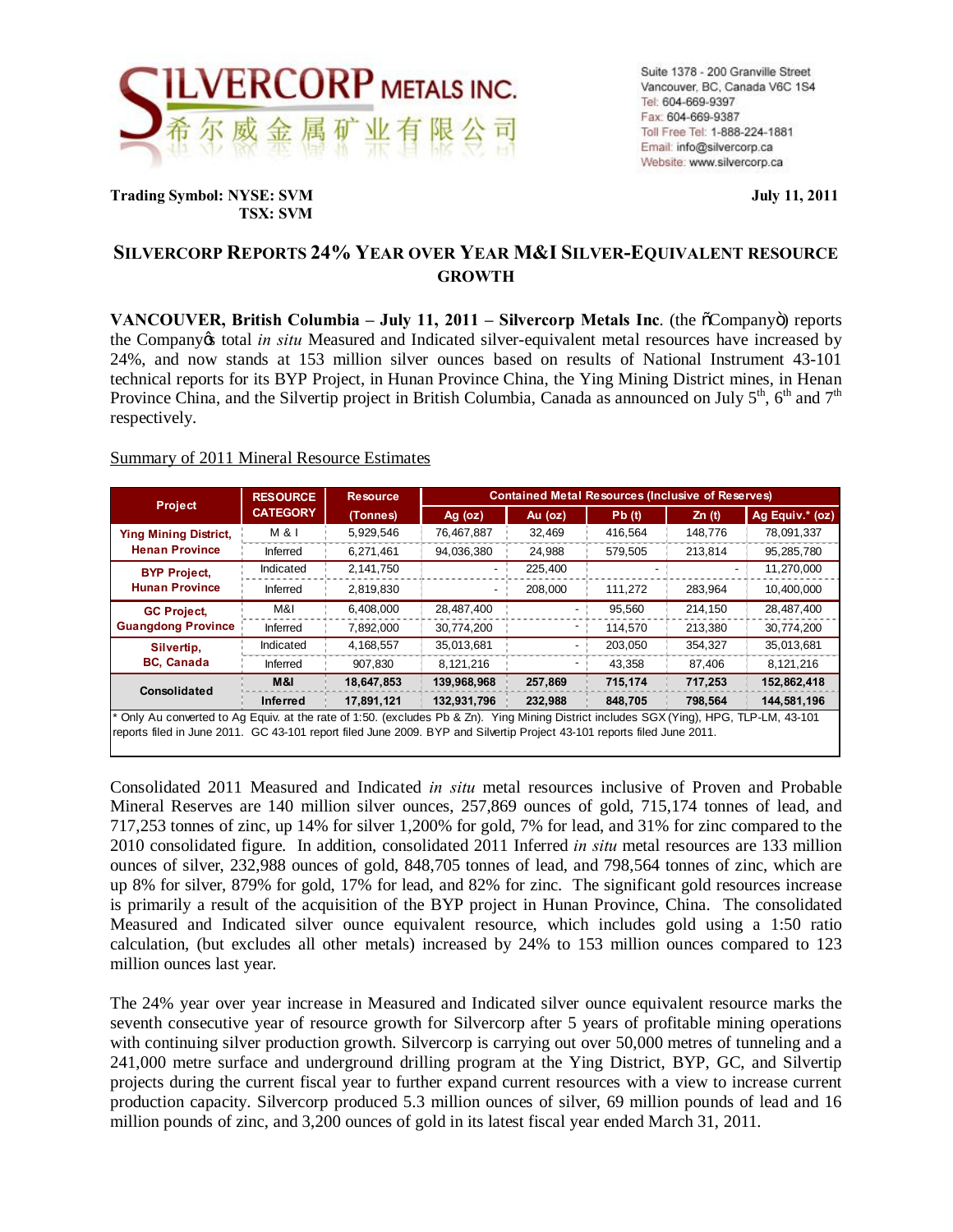Myles Gao, P.Geo., President and Chief Operating Officer of Silvercorp, is the Qualified Person for Silvercorp under NI 43-101 and has reviewed and given consent to this press release.

#### **About Silvercorp Metals Inc.**

Silvercorp Metals Inc. is engaged in the acquisition, exploration, and mining of high-grade silver-related mineral properties in China and Canada. Silvercorp is the largest primary silver producer in China through the operation of the four silver-lead-zinc mines at the Ying Mining Camp, Henan Province, China. Silvercorp is currently building the GC silver-lead-zinc project in Guangdong Province as its second China production base, and is developing the third production foothold in China at the recently acquired BYP gold-lead-zinc project in Hunan Province. In Canada, Silvercorp is working to apply for a Small Mine Permit for the high grade Silvertip silver-lead-zinc project in northern British Columbia, which will provide a further platform for growth and geographic diversification. The Company ts shares are traded on the New York Stock Exchange and Toronto Stock Exchange and are included as a component of the S&P/TSX Composite and the S&P/TSX Global Mining Indexes.

**For further information:** SILVERCORP METALS INC., Rui Feng, Chairman & CEO and Lorne Waldman, Corporate Secretary, Phone: (604) 669-9397, Fax: (604) 669-9387, Toll Free 1(888) 224-1881, Email: info@silvercorp.ca, Website: www.silvercorp.ca.

### **CAUTIONARY DISCLAIMER -- FORWARD LOOKING STATEMENTS**

Certain of the statements and information in this press release constitute offorward-looking statements within the meaning of the United States Private Securities Litigation Reform Act of 1995 and öforward-looking information within the meaning of applicable Canadian provincial securities laws. Any statements or information that express or involve discussions with respect to predictions, expectations, beliefs, plans, projections, objectives, assumptions or future events or performance (often, but not always, using words or phrases such as õexpectsö, õis expectedö, õanticipatesö, õbelievesö, õplansö, õprojectsö, õestimatesö, õassumesö, õintendsö, õstrategiesö, õtargetsö, õgoalsö, õforecastsö, õobjectivesö, õbudgetsö, õschedulesö, õpotentialö or variations thereof or stating that certain actions, events or results õmayö, "could", "would", "might" or "will" be taken, occur or be achieved, or the negative of any of these terms and similar expressions) are not statements of historical fact and may be forward-looking statements or information. Forward-looking statements or information relate to, among other things: the price of silver and other metals; the accuracy of mineral resource and mineral reserve estimates at the Companyos material properties; the sufficiency of the Company scapital to finance the Company soperations; estimates of the Company is revenues and capital expenditures; estimated production from the Company mines in the Ying Mining Camp; timing of receipt of permits and regulatory approvals; availability of funds from production to finance the Company to operations; and access to and availability of funding for future construction, use of proceeds from any financing and development of the Company of properties.

Forward-looking statements or information are subject to a variety of known and unknown risks, uncertainties and other factors that could cause actual events or results to differ from those reflected in the forward-looking statements or information, including, without limitation, risks relating to: fluctuating commodity prices; calculation of resources, reserves and mineralization and precious and base metal recovery; interpretations and assumptions of mineral resource and mineral reserve estimates; exploration and development programs; feasibility and engineering reports; permits and licences; title to properties; First Nations title claims and rights; property interests; joint venture partners; acquisition of commercially mineable mineral rights; financing; recent market events and conditions; economic factors affecting the Company; timing, estimated amount, capital and operating expenditures and economic returns of future production; integration of future acquisitions into the Company existing operations; competition; operations and political conditions; regulatory environment in China and Canada; environmental risks; foreign exchange rate fluctuations; insurance; risks and hazards of mining operations; key personnel; conflicts of interest; dependence on management; internal control over financial reporting as per the requirements of the Sarbanes-Oxley Act; and bringing actions and enforcing judgments under U.S. securities laws.

This list is not exhaustive of the factors that may affect any of the Company& forward-looking statements or information. Forwardlooking statements or information are statements about the future and are inherently uncertain, and actual achievements of the Company or other future events or conditions may differ materially from those reflected in the forward-looking statements or information due to a variety of risks, uncertainties and other factors, including, without limitation, those referred to in the Company's Annual Information Form for the year ended March 31, 2011 under the heading  $\delta$ Risk Factorsö. Although the Company has attempted to identify important factors that could cause actual results to differ materially, there may be other factors that cause results not to be as anticipated, estimated, described or intended. Accordingly, readers should not place undue reliance on forward-looking statements or information.

The Company of forward-looking statements and information are based on the assumptions, beliefs, expectations and opinions of management as of the date of this press release, and other than as required by applicable securities laws, the Company does not assume any obligation to update forward-looking statements and information if circumstances or management ts assumptions, beliefs, expectations or opinions should change, or changes in any other events affecting such statements or information. For the reasons set forth above, investors should not place undue reliance on forward-looking statements and information.

#### CAUTIONARY NOTE TO U.S. INVESTORS CONCERNING ESTIMATES OF MEASURED, INDICATED AND INFERRED RESOURCES

This press releases uses the terms  $\delta$ Measuredö,  $\delta$ Indicatedö and Inferredö Resources. U.S. investors are advised that while such terms are recognized and required by Canadian regulations, the Securities and Exchange Commission does not recognize them.  $\tilde{o}$ Inferred Resources o have a great amount of uncertainty as to their existence, and great uncertainty as to their economic and legal feasibility. It cannot be assumed that all or any part of an inferred resource will ever be upgraded to a higher category. Under Canadian rules, estimates of Inferred Resources may not form the basis of feasibility or other economic studies. U.S. investors are cautioned not to assume that all